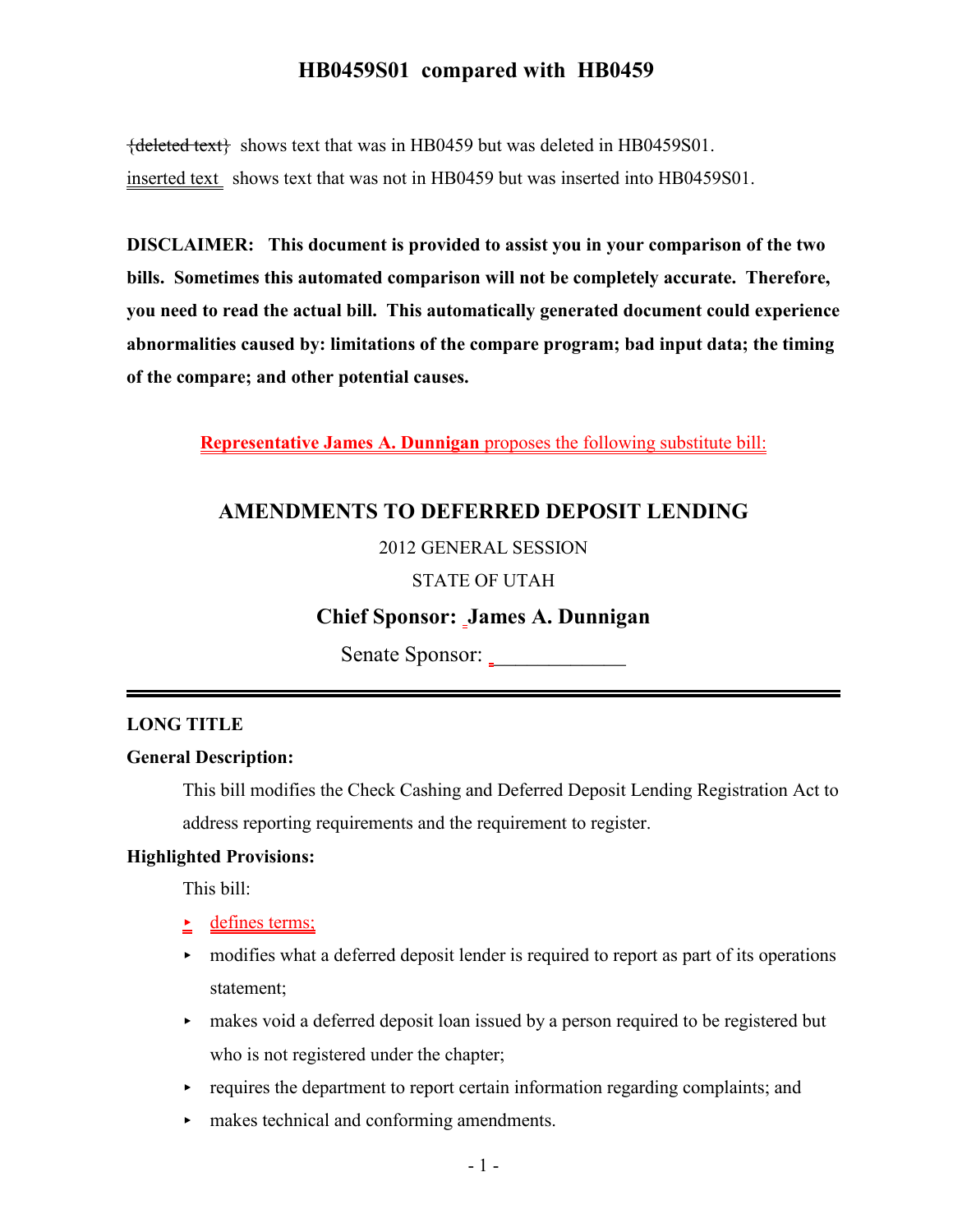#### **Money Appropriated in this Bill:**

None

**Other Special Clauses:**

None

**Utah Code Sections Affected:**

AMENDS:

**7-23-102**, as last amended by Laws of Utah 2008, Chapter 96

**7-23-201**, as last amended by Laws of Utah 2010, Chapter 102

**7-23-503**, as enacted by Laws of Utah 2008, Chapter 96

*Be it enacted by the Legislature of the state of Utah:*

Section 1. Section **7-23-102** is amended to read:

**7-23-102. Definitions.**

As used in this chapter:

(1) "Annual percentage rate" has the same meaning as in 15 U.S.C. Sec. 1606, as

implemented by regulations issued under that section.

 $[$ (1)] (2) "Business of cashing checks" means cashing a check for consideration.

 $\left[\frac{1}{2}\right]$  (3) "Business of deferred deposit lending" means extending a deferred deposit

loan.

 $[\frac{(3)}{(4)}]$  "Check" is as defined in Section 70A-3-104.

 $[(4)] (5)$  "Check casher" means a person that engages in the business of cashing checks.

 $[\frac{15}{6}]$  (6) "Deferred deposit lender" means a person that engages in the business of

deferred deposit lending.

 $[(6)]$  (7) "Deferred deposit loan" means a transaction where:

(a) a person:

(i) presents to a deferred deposit lender a check written on that person's account; or

(ii) provides written or electronic authorization to a deferred deposit lender to effect a debit from that person's account using an electronic payment; and

(b) the deferred deposit lender:

(i) provides the person described in Subsection  $[(6)] (7)(a)$  an amount of money that is equal to the face value of the check or the amount of the debit less any fee or interest charged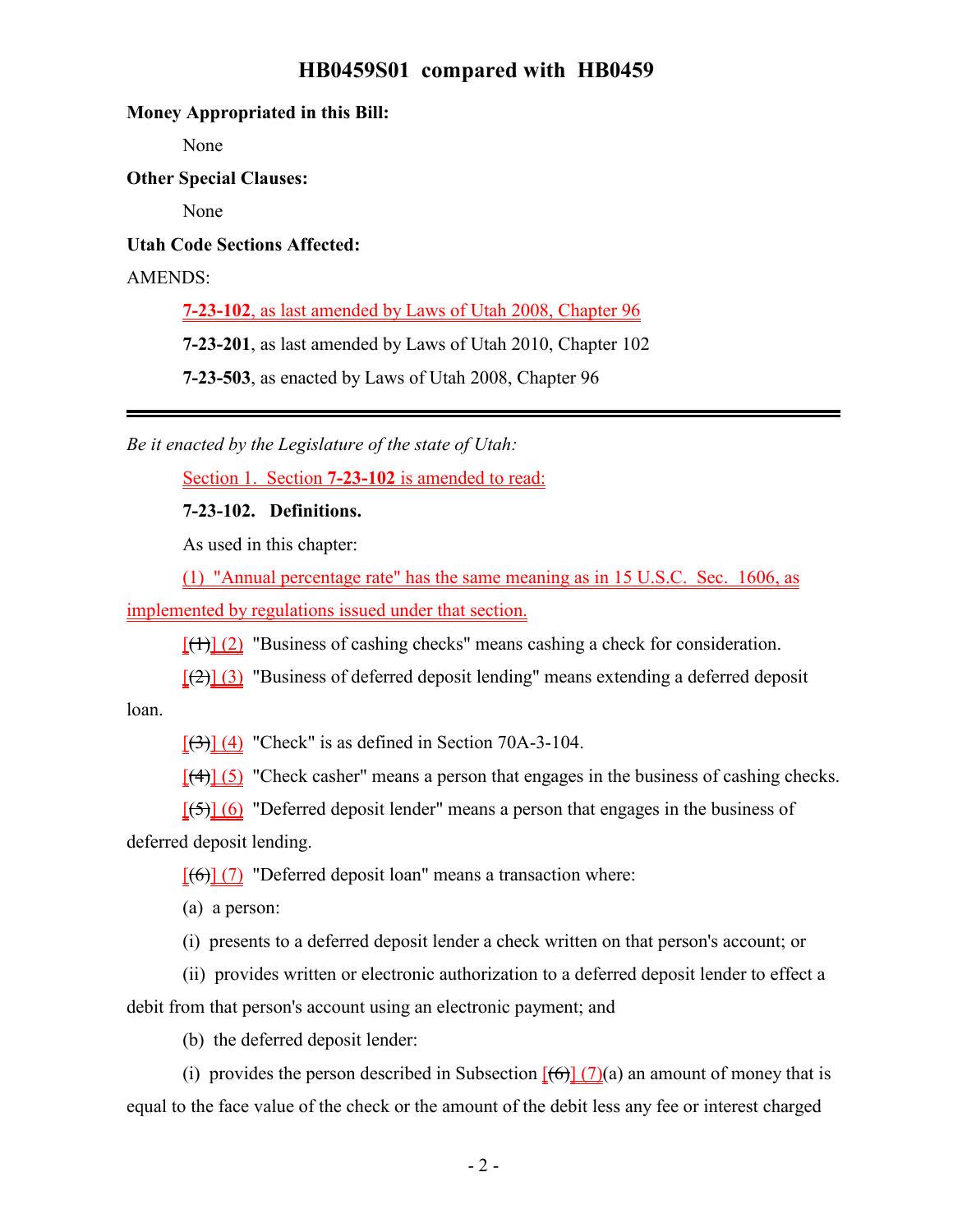for the transaction; and

(ii) agrees not to cash the check or process the debit until a specific date.

 $[\overline{(7)}](8)$  (a) "Electronic payment" means an electronic method by which a person:

(i) accepts a payment from another person; or

(ii) makes a payment to another person.

(b) "Electronic payment" includes a payment made through:

(i) an automated clearing house transaction;

(ii) an electronic check;

(iii) a stored value card; or

(iv) an Internet transfer.

 $[68]$  (9) "Rollover" means the extension or renewal of the term of a deferred deposit loan.

Section  $\frac{1}{2}$ . Section **7-23-201** is amended to read:

#### **7-23-201. Registration -- Rulemaking.**

(1) (a) It is unlawful for a person to engage in the business of cashing checks or the business of deferred deposit lending in Utah or with a Utah resident unless the person:

(i) registers with the department in accordance with this chapter; and

(ii) maintains a valid registration.

(b) It is unlawful for a person to operate a mobile facility in this state to engage in the business of:

(i) cashing checks; or

(ii) deferred deposit lending.

(2) (a) A registration and a renewal of a registration expires on April 30 of each year

unless on or before that date the person renews the registration.

(b) To register under this section, a person shall:

(i) pay an original registration fee established under Subsection 7-1-401(8); and

(ii) submit a registration statement containing the information described in Subsection  $(2)(d)$ .

(c) To renew a registration under this section, a person shall:

(i) pay the annual fee established under Subsection  $7-1-401(5)$ ;

(ii) submit a renewal statement containing the information described in Subsection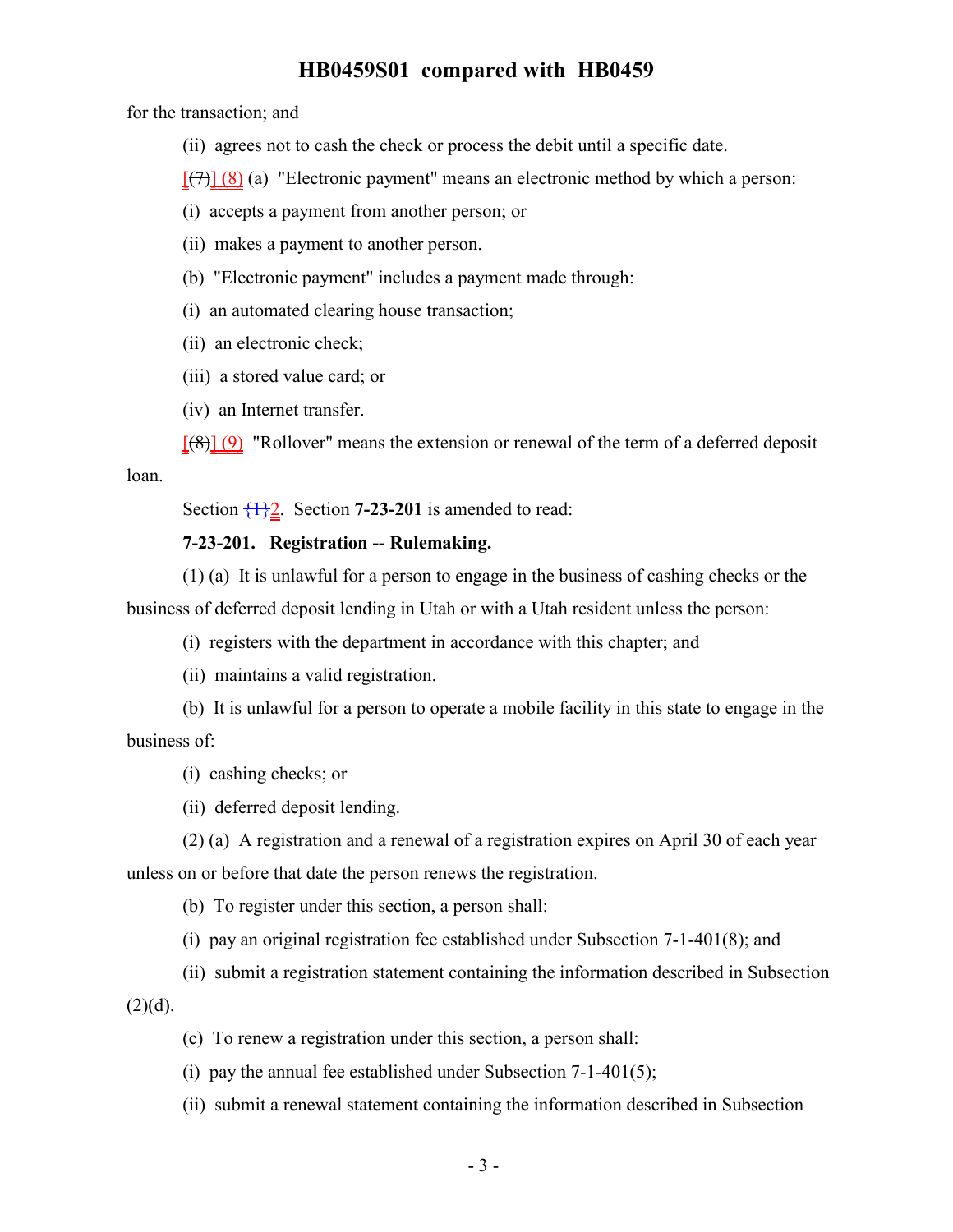$(2)(d)$ ; and

(iii) if the person engages in the business of deferred deposit lending, submit an operations statement containing the information described in Subsection (2)(e).

(d) A registration or renewal statement shall state:

(i) the name of the person;

(ii) the name in which the business will be transacted if different from that required in Subsection  $(2)(d)(i)$ ;

(iii) the address of the person's principal business office, which may be outside this state;

(iv) the addresses of all offices in this state at which the person conducts the business of:

(A) cashing checks; or

(B) deferred deposit lending;

(v) if the person conducts the business of cashing checks or the business of deferred deposit lending in this state but does not maintain an office in this state, a brief description of the manner in which the business is conducted;

(vi) the name and address in this state of a designated agent upon whom service of process may be made;

(vii) disclosure of any injunction, judgment, administrative order, or conviction of any crime involving moral turpitude with respect to that person or any officer, director, manager, operator, or principal of that person; and

(viii) any other information required by the rules of the department.

(e) An operations statement required for a deferred deposit lender to renew a registration shall state for the immediately preceding calendar year:

(i) the average principal amount of the deferred deposit [loan amount that the deferred deposit lender extended] loans extended by the deferred deposit lender;

(ii) for deferred deposit loans paid in full, the average number of days a deferred deposit loan is [extended by the deferred deposit lender before the deferred deposit loan is paid in full outstanding for the duration of time that interest is charged;

 $[(iii)$  of the deferred deposit loans that are paid in full 10 weeks or sooner after the day on which the deferred deposit loan is executed, the average number of days a deferred deposit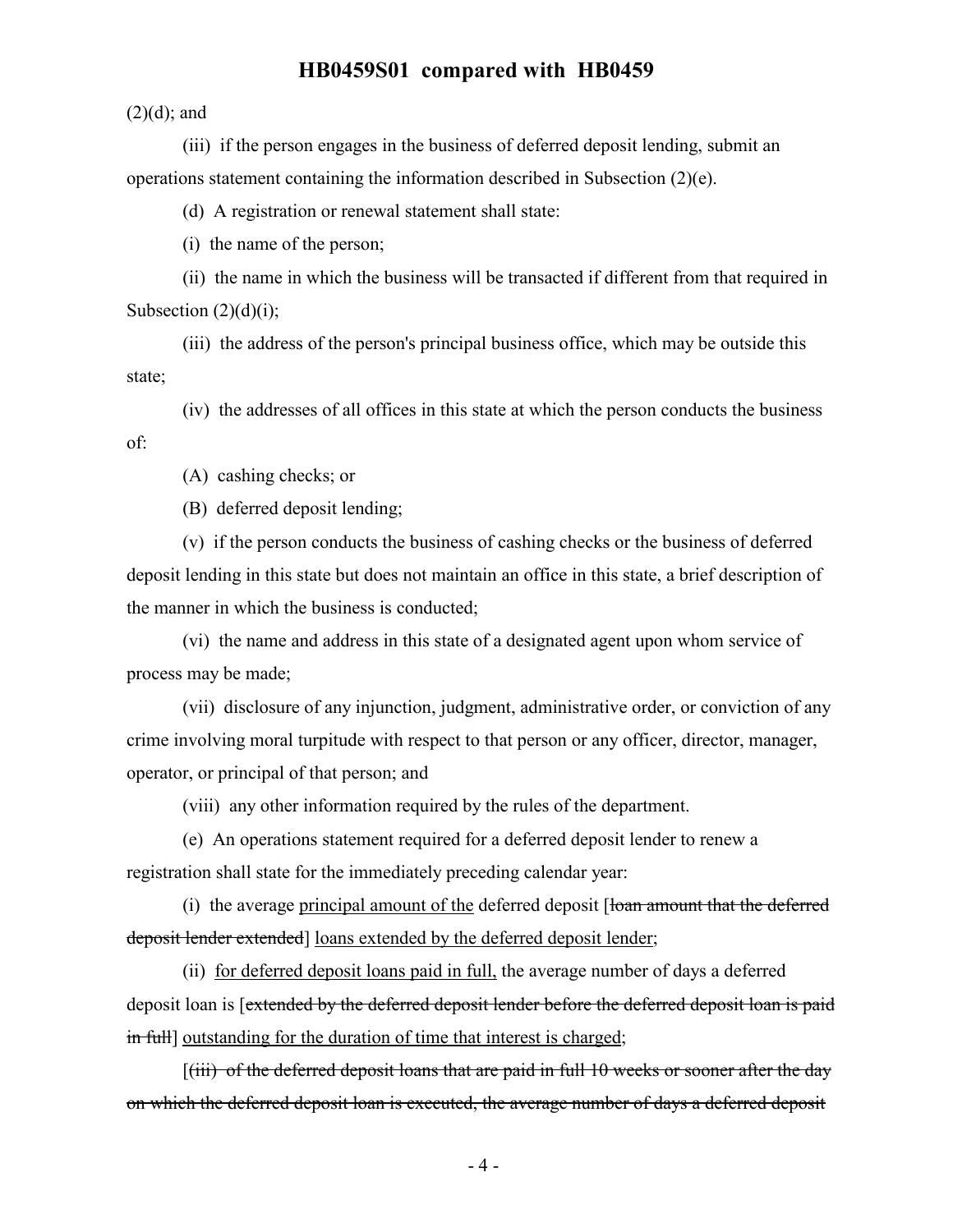loan is extended by the deferred deposit lender before the deferred deposit loan is paid in full;

 $[(iv)]$  (iii) the minimum and maximum dollar amount of interest  $[or]$  and fees charged by the deferred deposit lender for a deferred deposit loan[:] of \$100 with a loan term of seven days;

 $[(A)$  of \$100; and]

 $[(B)$  extended for one week;

 $[(\forall)]$  (iv) the total number of deferred deposit loans rescinded by the deferred deposit lender at the request of the customer pursuant to Subsection 7-23-401(3)(b);  $\frac{1}{2}$  and  $\frac{1}{2}$ 

[(vi) the percentage of deferred deposit loans extended by the deferred deposit lender that are not paid in full by 10 weeks after the day on which the deferred deposit loan is executed; and]

[(vii) of the persons to whom the deferred deposit lender extended a deferred deposit loan, the percentage that entered into an extended payment plan under Section 7-23-403.]

(v) the total dollar amount of deferred deposit loans rescinded by the deferred deposit lender at the request of the customer pursuant to Subsection 7-23-401(3)(b);

(vi) the average annual percentage rate charged on deferred deposit loans; and

 $({\overline{\mathbf{v}}}\cdot\mathbf{v}$  the total number of extended payment plans entered into under Section

7-23-403 by the deferred deposit lender.

(3) Information provided by a deferred deposit lender under Subsection (2)(e) is:

(a) confidential in accordance with Section 7-1-802; and

(b) not subject to Title 63G, Chapter 2, Government Records Access and Management Act.

(4) (a) The commissioner may impose an administrative fine determined under Subsection (4)(b) on a person if:

(i) the person is required to be registered under this chapter;

(ii) the person fails to register or renew a registration in accordance with this chapter;

(iii) the department notifies the person that the person is in violation of this chapter for failure to be registered; and

(iv) the person fails to register within 30 days after the day on which the person receives the notice described in Subsection (4)(a)(iii).

(b) Subject to Subsection (4)(c), the administrative fine imposed under this section is: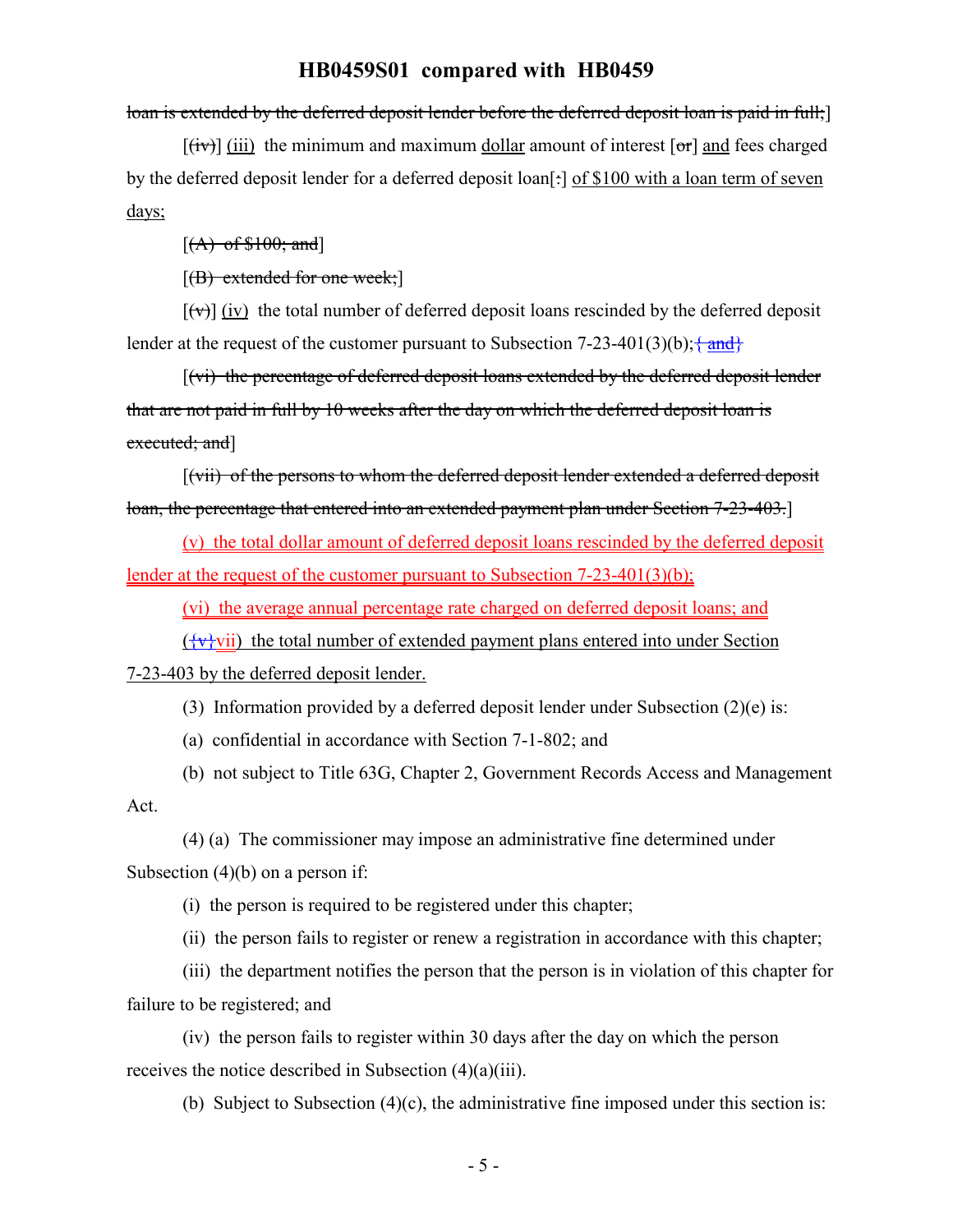(i) \$500 if the person:

(A) has no office in this state at which the person conducts the business of:

(I) cashing checks; or

(II) deferred deposit lending; or

(B) has one office in this state at which the person conducts the business of:

(I) cashing checks; or

(II) deferred deposit lending; or

(ii) if the person has two or more offices in this state at which the person conducts the business of cashing checks or the business of deferred deposit lending, \$500 for each office at which the person conducts the business of:

(A) cashing checks; or

(B) deferred deposit lending.

(c) The commissioner may reduce or waive a fine imposed under this Subsection (4) if the person shows good cause.

(5) If the information in a registration, renewal, or operations statement required under Subsection (2) becomes inaccurate after filing, a person is not required to notify the department until:

(a) that person is required to renew the registration; or

(b) the department specifically requests earlier notification.

(6) In accordance with Title 63G, Chapter 3, Utah Administrative Rulemaking Act, the department may make rules consistent with this section providing for:

(a) the form, content, and filing of a registration and renewal statement described in Subsection  $(2)(d)$ ; and

(b) the form and filing of an operations statement described in Subsection (2)(e).

(7) A deferred deposit loan that is made by a person who is required to be registered under this chapter but who is not registered is void, and the person may not collect, receive, or retain any principal or other interest or fees in connection with the deferred deposit loan.

Section  $\overline{2}$ , Section **7-23-503** is amended to read:

#### **7-23-503. Reporting by commissioner.**

(1) Subject to Subsection (2), as part of the commissioner's annual report to the governor and Legislature under Section 7-1-211, the commissioner shall report to the governor